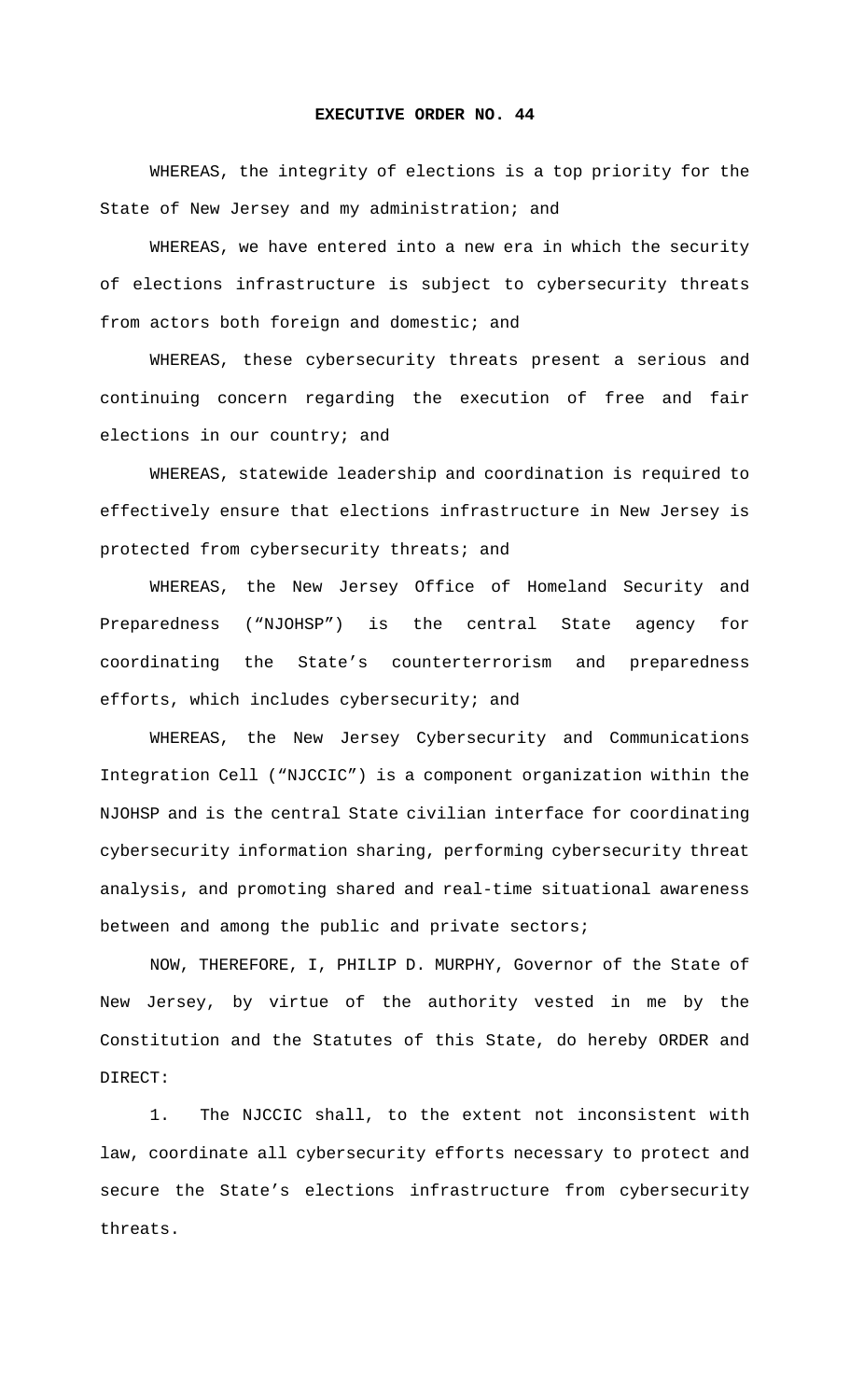2. The NJCCIC shall provide assistance to State, county, and local organizations as needed, including providing cybersecurity training, conducting threat assessments, and recommending best practices on the cybersecurity of the State's elections infrastructure.

3. The Director of the NJOHSP shall activate the NJCCIC's operations center, which is located at the New Jersey Regional Operations and Intelligence Center ("ROIC"), to provide a central State location from which to monitor and coordinate the response to any identified cybersecurity threats against State elections infrastructure. The operations center shall be activated throughout Election Day, Tuesday, November 6, 2018, to accomplish the purposes of this Order.

4. The NJCCIC operations center shall accommodate NJCCIC, and other Federal, State, county, and local elections security personnel including, but not limited to, members of the New Jersey National Guard, the Federal Bureau of Investigation, New Jersey Division of Elections, and the United States Department of Homeland Security, as necessary.

5. The NJCCIC is authorized to call upon any department, office, division, or agency of this State to supply it with expertise and assistance, including information and personnel, available to such agency as the NJCCIC deems necessary to discharge its duties under this Order. Each department, office, division or agency of this State is hereby required, to the extent not inconsistent with law, to cooperate fully with the NJCCIC within the limits of its statutory authority and available appropriations and to furnish it with such assistance on as timely a basis as is necessary to accomplish the purposes of this Order.

2